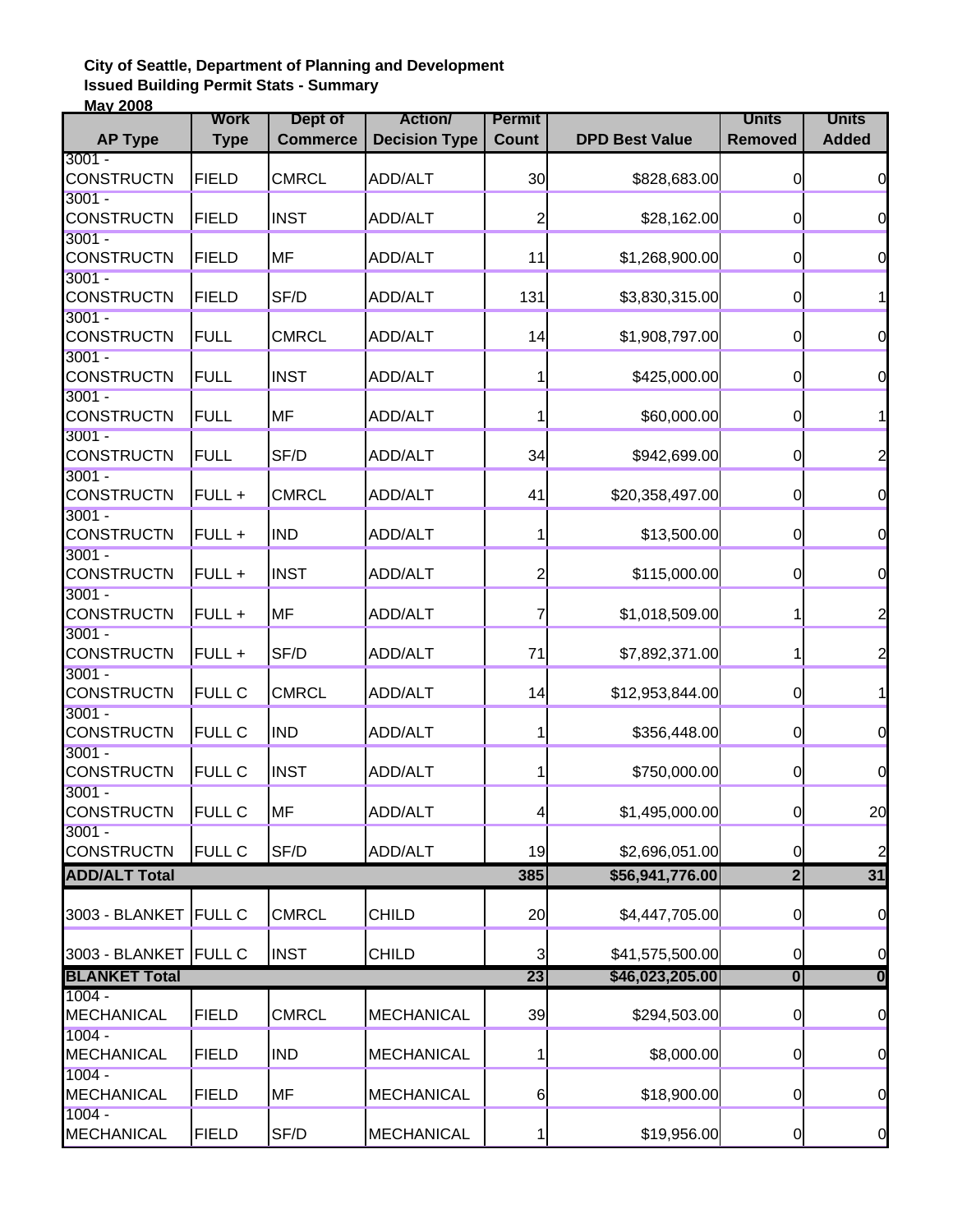## **City of Seattle, Department of Planning and Development Issued Building Permit Stats - Summary May 2008**

|                               | <b>Work</b>   | Dept of         | <b>Action</b>        | <b>Permit</b>           |                       | <b>Units</b>            | <b>Units</b>            |
|-------------------------------|---------------|-----------------|----------------------|-------------------------|-----------------------|-------------------------|-------------------------|
| <b>AP Type</b>                | <b>Type</b>   | <b>Commerce</b> | <b>Decision Type</b> | <b>Count</b>            | <b>DPD Best Value</b> | <b>Removed</b>          | <b>Added</b>            |
| $1004 -$                      |               |                 |                      |                         |                       |                         |                         |
| <b>MECHANICAL</b>             | <b>FULL</b>   | <b>CMRCL</b>    | <b>MECHANICAL</b>    | 51                      | \$941,862.00          | $\overline{0}$          | $\overline{0}$          |
| $1004 -$                      |               |                 |                      |                         |                       |                         |                         |
| MECHANICAL                    | FULL +        | SF/D            | <b>MECHANICAL</b>    |                         | \$50,000.00           | $\overline{0}$          | $\mathbf 0$             |
| $1004 -$                      |               |                 |                      |                         |                       |                         |                         |
| MECHANICAL                    | <b>FULL C</b> | <b>CMRCL</b>    | <b>MECHANICAL</b>    | 14                      | \$2,842,724.00        | $\mathbf 0$             | 0                       |
| <b>MECHANICAL Total</b>       |               |                 |                      | 113                     | \$4,175,945.00        | $\overline{\mathbf{0}}$ | $\bf{0}$                |
| 3002 - DEMO                   | <b>FIELD</b>  | <b>CMRCL</b>    | <b>DEMO</b>          | 7                       | \$0.00                | 1                       | 0                       |
| 3002 - DEMO                   | <b>FIELD</b>  | <b>IND</b>      | <b>DEMO</b>          | $\overline{2}$          | \$0.00                | 0                       | $\overline{0}$          |
| 3002 - DEMO                   | <b>FIELD</b>  | <b>INST</b>     | <b>DEMO</b>          | $\overline{1}$          | \$0.00                | $\overline{1}$          | $\overline{0}$          |
| 3002 - DEMO                   | <b>FIELD</b>  | <b>IMF</b>      | <b>DEMO</b>          | 6                       | \$0.00                | 14                      | $\overline{0}$          |
| 3002 - DEMO                   | <b>FIELD</b>  | SF/D            | <b>DEMO</b>          | 30                      | \$0.00                | 29                      | $\overline{0}$          |
| <b>DEMO Total</b>             |               |                 |                      | 46                      | \$0.00                | 45                      | $\overline{\mathbf{0}}$ |
| $3001 -$                      |               |                 |                      |                         |                       |                         |                         |
| <b>CONSTRUCTN</b>             | <b>FIELD</b>  | SF/D            | <b>NEW</b>           |                         | \$5,332.00            | $\mathbf 0$             | $\overline{0}$          |
| $3001 -$                      |               |                 |                      |                         |                       |                         |                         |
| <b>CONSTRUCTN</b>             | <b>FULL</b>   | SF/D            | <b>NEW</b>           | 10                      | \$1,782,841.00        | $\pmb{0}$               | 11                      |
| $3001 -$                      |               |                 |                      |                         |                       |                         |                         |
| <b>CONSTRUCTN</b>             | FULL +        | SF/D            | <b>NEW</b>           | 17                      | \$5,115,834.00        | $\overline{0}$          | 16                      |
| $3001 -$                      |               |                 |                      |                         |                       |                         |                         |
| <b>CONSTRUCTN</b>             | <b>FULL C</b> | <b>CMRCL</b>    | <b>NEW</b>           | 13                      | \$79,645,481.00       | $\overline{0}$          | 433                     |
| $3001 -$                      |               |                 |                      |                         |                       |                         |                         |
| <b>CONSTRUCTN</b>             | <b>FULL C</b> | <b>IND</b>      | <b>NEW</b>           |                         | \$698,000.00          | $\overline{0}$          | $\mathbf 0$             |
| $3001 -$                      |               |                 |                      |                         |                       |                         |                         |
| <b>CONSTRUCTN</b>             | <b>FULL C</b> | <b>MF</b>       | <b>NEW</b>           | 20                      | \$162,869,684.00      | $\overline{0}$          | 871                     |
| $3001 -$<br><b>CONSTRUCTN</b> | <b>FULL C</b> | SF/D            | <b>NEW</b>           | 30                      | \$9,782,656.00        | $\overline{0}$          | 36                      |
| <b>NEW Total</b>              |               |                 |                      | 92                      |                       | $\overline{\mathbf{0}}$ |                         |
| $3001 -$                      |               |                 |                      |                         | \$259,899,828.00      |                         | 1,367                   |
| <b>CONSTRUCTN</b>             | <b>FULL</b>   | <b>CMRCL</b>    | <b>NONE</b>          |                         | \$0.00                | $\overline{0}$          | $\overline{0}$          |
| $3001 -$                      |               |                 |                      |                         |                       |                         |                         |
| <b>CONSTRUCTN</b>             | FULL +        | <b>CMRCL</b>    | <b>NONE</b>          | $\overline{\mathbf{c}}$ | \$0.00                | $\overline{0}$          | $\overline{0}$          |
| $3001 -$                      |               |                 |                      |                         |                       |                         |                         |
| <b>CONSTRUCTN</b>             | FULL +        | SF/D            | <b>NONE</b>          | 1                       | \$0.00                | $\overline{0}$          | $\overline{0}$          |
| $3001 -$                      |               |                 |                      |                         |                       |                         |                         |
| <b>CONSTRUCTN</b>             | <b>FULL C</b> | <b>INST</b>     | <b>NONE</b>          |                         | \$0.00                | $\overline{0}$          | $\overline{0}$          |
| <b>NONE Total</b>             |               |                 |                      | $\overline{5}$          | \$0.00                | $\overline{\mathbf{0}}$ | $\overline{\mathbf{0}}$ |
| 3005 - SITE                   |               |                 |                      |                         |                       |                         |                         |
| <b>WORK</b>                   | <b>FIELD</b>  | SF/D            | <b>NONE</b>          | 3                       | \$0.00                | $\overline{0}$          | $\overline{0}$          |
| 3005 - SITE                   |               |                 |                      |                         |                       |                         |                         |
| <b>WORK</b>                   | <b>FULL</b>   | SF/D            | <b>NONE</b>          | 1                       | \$0.00                | $\overline{0}$          | $\overline{0}$          |
| 3005 - SITE                   |               |                 |                      |                         |                       |                         |                         |
| <b>WORK</b>                   | FULL +        | <b>CMRCL</b>    | <b>NONE</b>          |                         | \$0.00                | $\overline{0}$          | $\overline{0}$          |
| 3005 - SITE                   |               |                 |                      |                         |                       |                         |                         |
| <b>WORK</b>                   | <b>FULL C</b> | <b>CMRCL</b>    | <b>NONE</b>          | 1                       | \$0.00                | $\overline{0}$          | $\overline{0}$          |
| <b>SITE Total</b>             |               |                 |                      | $\overline{\bf{6}}$     | \$0.00                | $\overline{\mathbf{0}}$ | $\overline{\mathbf{0}}$ |
| 1004 -                        |               |                 |                      |                         |                       |                         |                         |
| MECHANICAL                    | <b>FULL</b>   | <b>CMRCL</b>    | <b>SPRINKLER</b>     | 10                      | \$379,000.00          | $\overline{0}$          | $\overline{0}$          |
| <b>SPRINKLER Total</b>        |               |                 |                      | 10                      | \$379,000.00          | $\overline{\mathbf{0}}$ | $\overline{\mathbf{0}}$ |